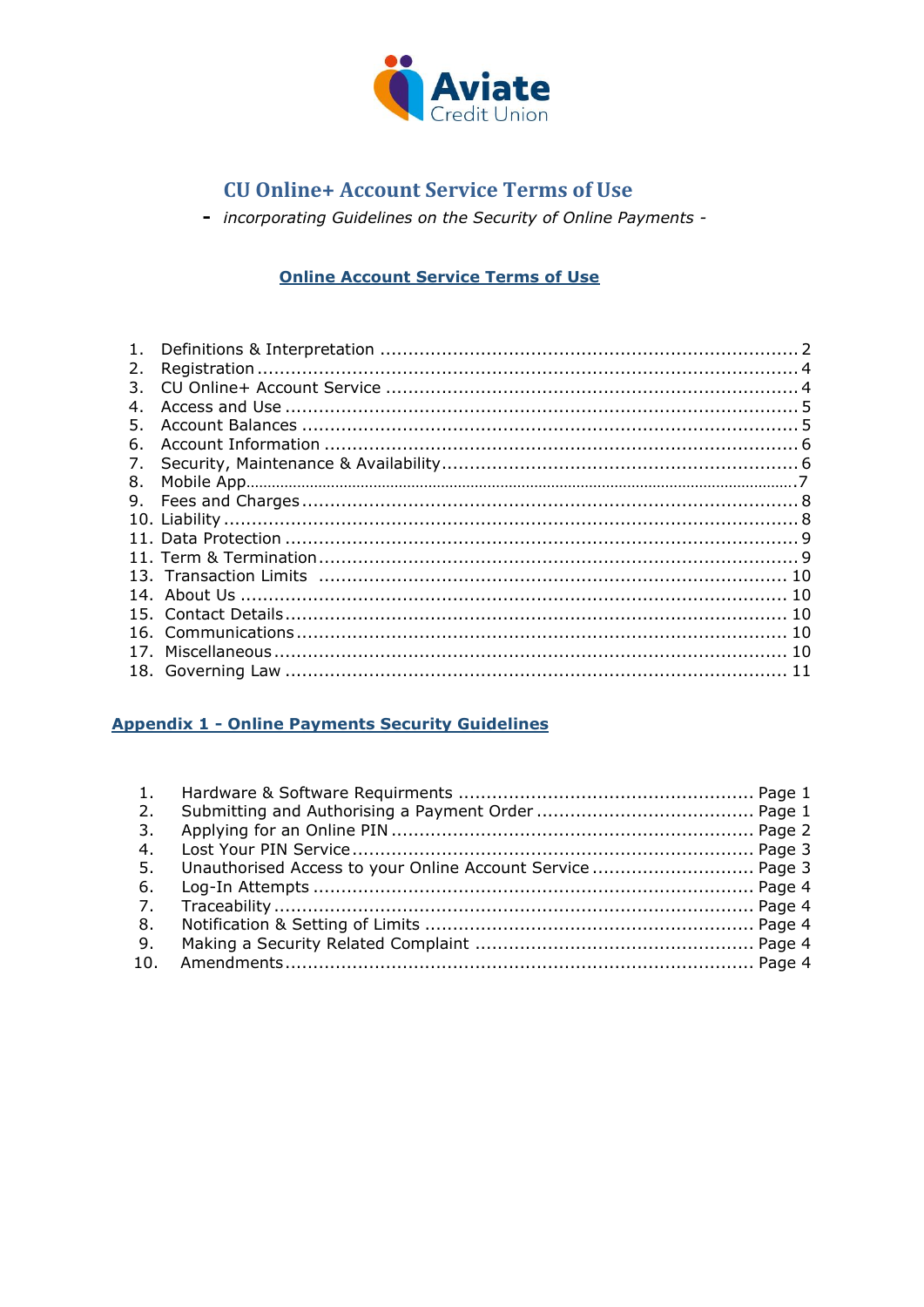#### **1. Definitions & Interpretation**

1.1 In these Terms of Use, the following terms shall have the meanings assigned to them below:

**Access Code** means any personal identification number, access code or other personalised security features or procedures issued to or used by you in connection with an Account, the CU Online+ Account Service and any other payment instrument issued in respect of an Account.

**Account** means any account that you hold with us in respect of which you are registered to use the CU Online+ Account Service.

**Account Terms & Conditions** means the terms and conditions of our Credit Union applicable to the operation of your Account Including without limitation our payments related Framework Contract) as published on our website and otherwise as available upon request from our Office(s), as the same may be amended or replaced from time to time.

Act means the Credit Union Act 1997 as amended, varied or replaced from time to time;

**Bank** means any credit institution (including a credit union), payment institution, electronic money institution or other payment service provider.

**Business Day** means a day on which Banks in Ireland are generally open for business as required for the execution of Transactions other than a Saturday, Sunday, Public Holiday or 1<sup>st</sup> May of each year.

**Cleared** shall mean the time when we receive value for a paper payment item from a Bank on which it is drawn and any applicable period during which it may be returned unpaid has elapsed; and cognate terms such as "**Clear**" and "**Uncleared**" shall be construed accordingly.

**Cookies Policy** means our cookies policy in relation to your use of our website, including without limitation your access to and use of the CU Online+ Account Service, being the cookies policy published on our website and otherwise available upon request from our  $O(fice(s))$ , as the same may be amended or replaced from time to time.

**CU Online+** means the computerised online system of our Credit Union as enables the provision of online payment and account related services.

**CU Online+ Account Service** means each service we make available to you through CU Online+ from time to time to include (without limitation) enabling you to access your Account, to give Payment Orders and to obtain Transaction related information or statements.

**Cut-Off Time** means the latest time by which Payment Orders must be received on each Business Day in order to be processed on such Business Day.

**Ireland** means the Republic of Ireland.

**Joint Account** means an Account held in the name of two or more persons with us.

**Member** means a member for the time being of our Credit Union.

**Mobile App** means an application which can be downloaded from a software application distributor(s) such as the app store or google play store and is usable on a Mobile Device.

**Mobile App Provider** means the third-party provider which stands engaged by our Credit Union to make available under license to our Members a Mobile App as enables our Members, subject to certain security and registration requirements, to use their respective Mobile Devices to access and use the CU Online+ Account Service.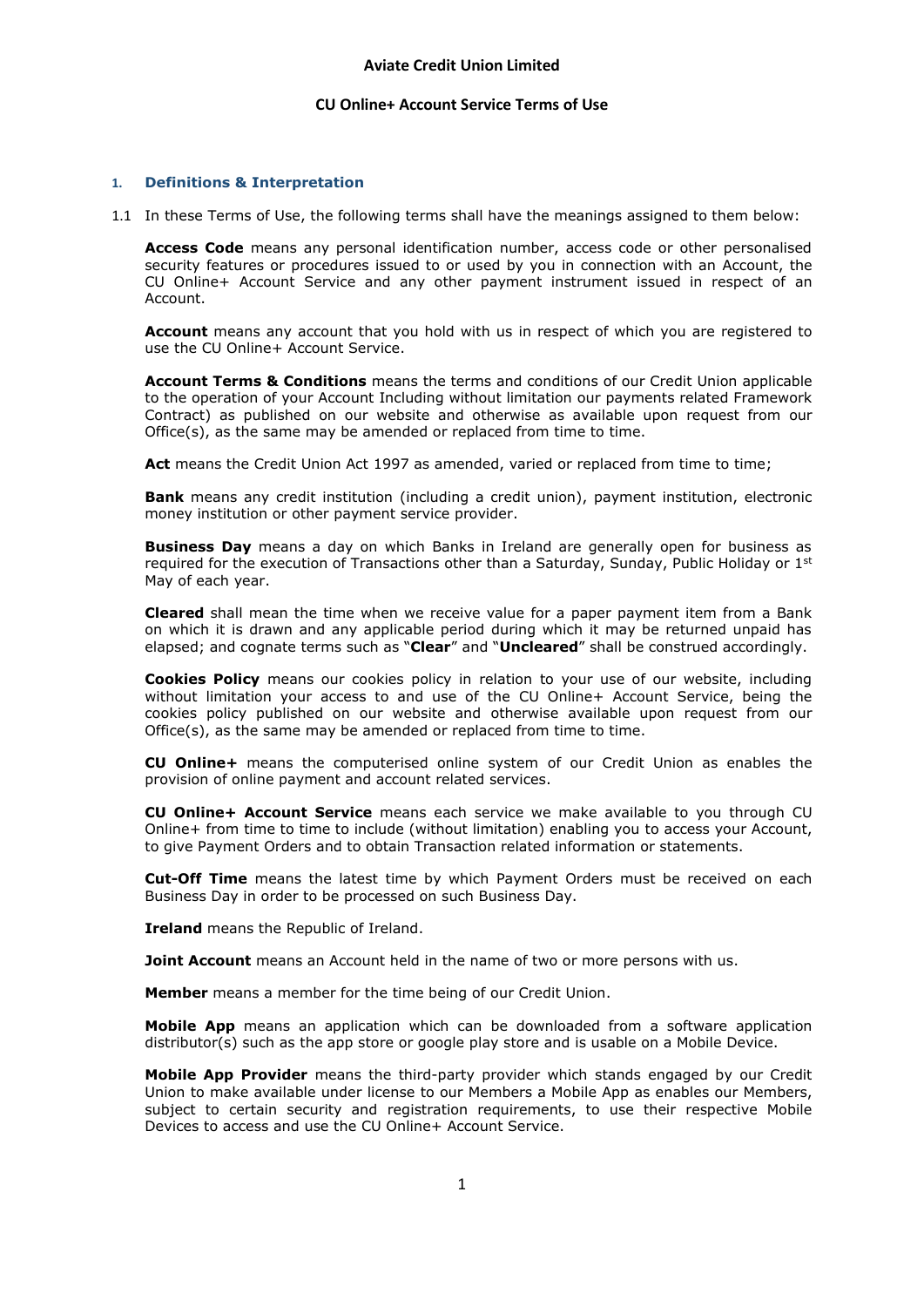# **Aviate Credit Union Limited**

### **CU Online+ Account Service Terms of Use**

**Mobile Device** means any Android or iOS mobile telephone or other portable computing device which is capable of accessing the CU Online+ Account Service.

**Office** or **Offices** means any office or branch of our Credit Union.

**Online PIN** means a randomly generated personal identification number required for access to and use of the CU Online+ Account Service*.*

**Payer** means the person who makes or authorises a Transaction.

**Payee** means the person who is the intended recipient of a Transaction.

**Payment Order** means an instruction requesting the execution of a Transaction.

**Privacy Policy** means our data privacy policy in relation to all and any data (including personal data) we receive or obtain from you as a member of our Credit Union and/or user of any of our services, including without limitation the CU Online+ Account Service, being the privacy policy published on our website and otherwise available upon request from our Office(s), as the same may be amended or replaced from time to time.

**Rules** means the Rules of our Credit Union as updated or amended from time to time.

**Strong Customer Authentication** or **SCA** means, in addition to an Online Pin, one or more additional security features applicable to your use of the CU Online+ Account Service, and which will require additional authentication through (as applicable) your computer or mobile telephone (SMS or Mobile App) when undertaking any of the following actions:

- 1. Logging in to the CU Online+ Account Service;
- 2. Setting up new payees;
- 3. Authorising Payment Orders;
- 4. Viewing Transactions older than 90 days;
- 5. Viewing e-Statements on your Account;
- 6. Such other actions as may be specified by CU Online+.

**Terms of Use** means these Terms of Use as published on our website and otherwise as available upon request from our Office(s), as the same may be amended or replaced from time to time.

**Transaction** means (as applicable) any act, initiated by the payer or the payee, of placing or transferring or withdrawing funds from or on your Account, which shall include without limitation any lodgement, credit transfer or standing order, or direct debit.

**We, us** and **our** each mean our Credit Union.

**You** and **your** means the person or persons in whose name(s) an Account or Joint Account (as applicable) is held, and shall include any person who has been authorised by you to issue Payment Orders, receive information or to otherwise act on your behalf in relation to your Account.

- 1.2 In the event of any inconsistency between these Terms of Use and the Account Terms & Conditions, then the provisions of these Terms of Use shall prevail.
- 1.3 Appendix 1 referenced in these Terms of Use and attached hereto shall be considered part of these Terms of Use and incorporated herein.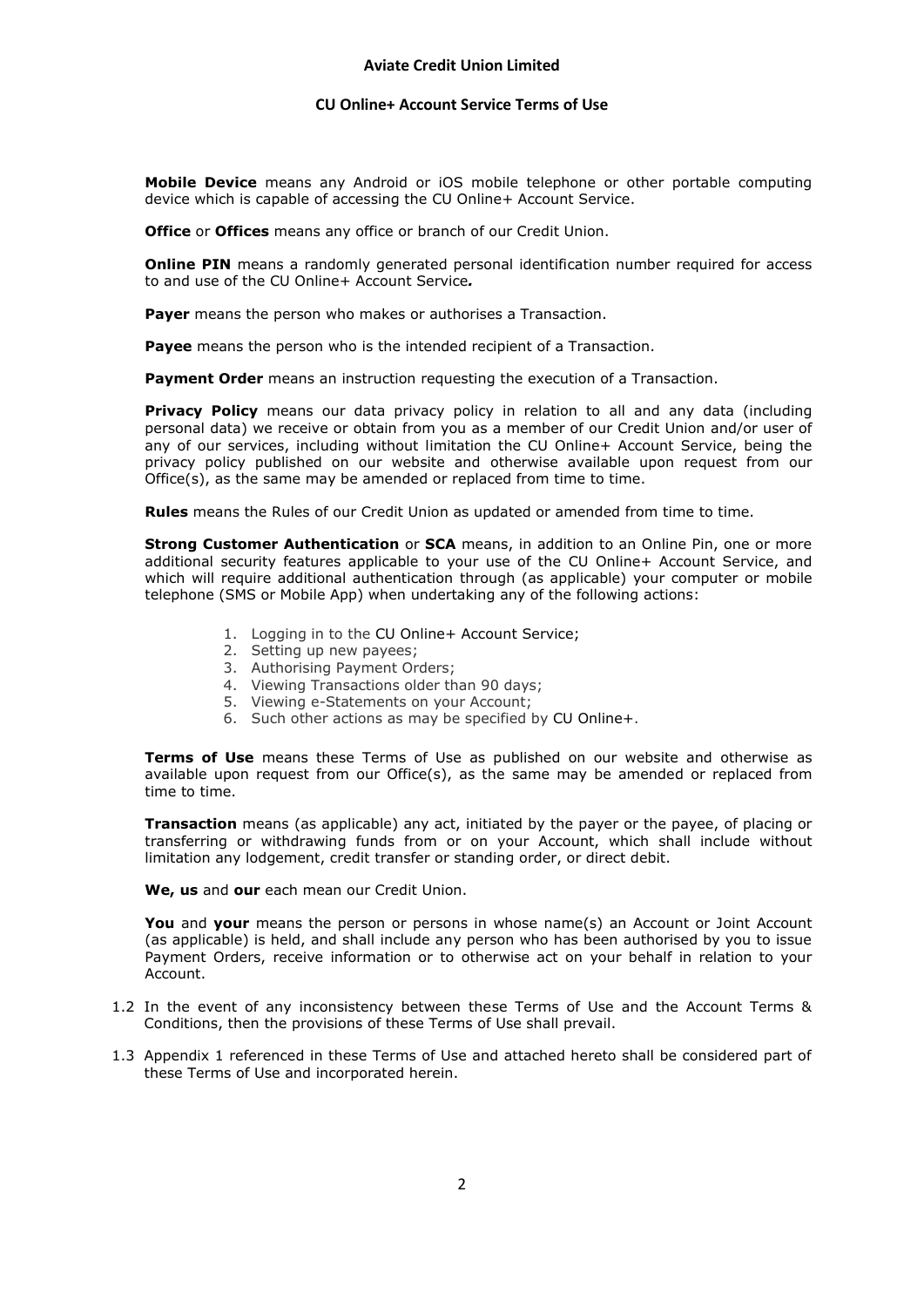### **2. Registration**

- 2.1 In order to access the CU Online+ Account Service you must be a Member holding an Account and complete the registration process through our website or at our Office(s). You will be required to give us such information as we may reasonably require for identification and security purposes in order to complete the registration. For identification and security purposes you must have a designated username, password and Online PIN. We reserve the right to reject, revoke, replace or reissue any username, password OR Online Pin and/or to restrict your choice of any of them.
- 2.2 If your Account is held in the name of two or more persons at any time, each of you must sign the application for use of the CU Online+ Account Service. Each such person will be entitled to access the CU Online+ Account Service, and for such purposes will have or be allocated a separate username, password and Online PIN specific to such person. Each holder of a Joint Account shall be jointly and severally liable for the use of the CU Online+ Account Service in relation to such Joint Account.
- 2.3 You must notify us immediately in writing of any change in your information particulars to enable our Credit Union to update your registration for the CU Online+ Account Service accordingly.
- 2.4 We reserve the right to refuse any application for registration to use the CU+ Online Account Service without giving a reason.
- 2.5 By registering for the Online Account Service, you confirm your willingness to make Payment Orders and use the services provided on the CU Online+ Account Service.

# **3. CU Online+ Account Service**

- 3.1 The CU Online+ Account Service enables access to and use of certain services in relation to your Account, to include without limitation the following:
	- $\circ$  accessing and viewing information on your Account to include particulars of the balance of, and recent Transactions executed on, your Account;
	- $\circ$  allowing for the information so accessed to be downloaded and/or printed by you;
	- o giving us Payment Orders instructing the execution of Transactions on and from your Account (subject to Payment Order functionality on such Account having been so enabled by us);
	- o changing your Online PIN and/or password; and
	- $\circ$  such other services (including making an application for a loan) as we may permit or allow from time to time on or through CU Online+.
- 3.2 Save as otherwise provided in these Terms of Use, the maintenance and operation of your Account and any services relating thereto (including the execution of any Transactions) shall be governed by our Account Terms & Conditions.
- 3.3 All Payment Orders given in respect of your Account and any resulting Transactions shall be processed and executed by us subject to and in accordance with our Account Terms & Conditions including without limitation, as to refusal to execute any Transactions from your Account and as to applicable Cut-Off Time(s).
- 3.4 You authorise us to act upon each Payment Order, and without further inquiry on our part, which is transmitted to us through the CU Online+ Account Service using the username, password and Online PIN attributable to you and/or any other authentication requirements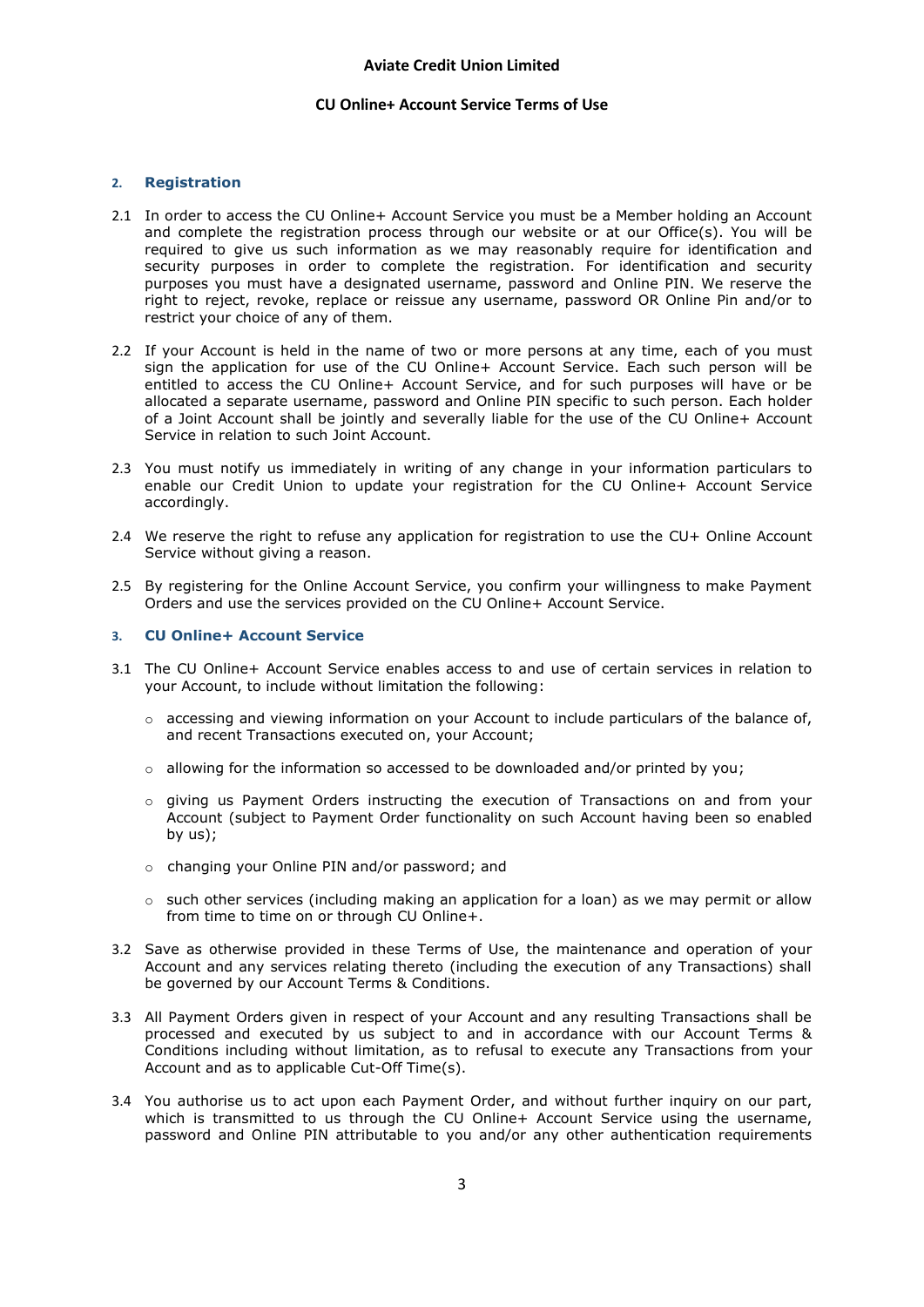applicable to such Payment Order; and where such Payment Order gives rise to a debit on your Account, you authorise us to debit your Account accordingly.

#### **4. Access and Use**

- 4.1 Access to and use of the CU Online+ Account Service shall be strictly subject to and in accordance with these Terms of Use.
- 4.2 Your Online PIN will be issued to you using the PIN Mailer system or in person in our Office(s) in accordance with Clause 3 of Appendix  $\overline{1}$  of these Terms of Use. You must identify that you are a registered Member by entering your Member number, date of birth and the three digits randomly chosen from your Online PIN.
- 4.3 You must keep your Online PIN, username and password safe and secure at all times, and take all reasonable measures to prevent unauthorised or fraudulent use of same and/or of your Account. security credit
- 4.4 In the event that you have lost your Online PIN, you may obtain a new Online PIN using our Lost Your PIN Service, more particularly described in Clause 4 of Appendix 1 of these Terms of Use.
- 4.5 In the event that you have reason to believe or suspect that somebody has learned or discovered your Online PIN, username or password for access to the CU+ Online Account Service and/or gained access to the CU Online+ Account Service using your Online PIN, you must follow the procedure outlined in Clause 5 of Appendix 1 of these Terms of Use.
- 4.6 After your registration for the CU Online+ Account Service, we will never contact you to request your security credentials and we will not ask anyone else to do so on our behalf. If you receive such a request you must not supply your security credentials in any circumstances, and should report such activity to us immediately by contacting our Office(s).
- 4.7 You are required to log out from and exit the CU Online+ Account Service when you are finished or no longer using the CU Online+ Account Service.
- 4.8 We shall be entitled (but not obliged) to record or retain copies of any communications made from, or Payment Orders or other form of instructions given by you, to us through or by means of the CU Online+ Account Service for security and verification purposes.
- 4.9 You are required to provide, use and maintain your own computer, Mobile Device or other equipment necessary to access the CU Online+ Account Service, including a computer or Mobile Device with a suitable browser and up-to-date security software. You should take all reasonable measures to ensure the security of any such computer, Mobile Device or other equipment which you may use to access the CU Online+ Account Service. The software used to provide the CU Online+ Account Service may be updated from time to time without notice to you.
- 4.10 You are advised to install a firewall for added security and to continuously update your antivirus application.
- 4.11 We shall have no liability whatsoever in relation to any such equipment or device used by you or any software required or provided for the operation of the CU Online+ Account Service for the purposes of accessing the CU Online+ Account Service.

#### **5. Account Balances**

5.1 You acknowledge that the stated balance on your Account quoted via the CU Online+ Account Service will reflect all Transactions processed or executed on such Account by the close of business on the Business Day preceding the day of quotation, but may not necessarily include any or all Transactions which were processed or executed thereafter. You also acknowledge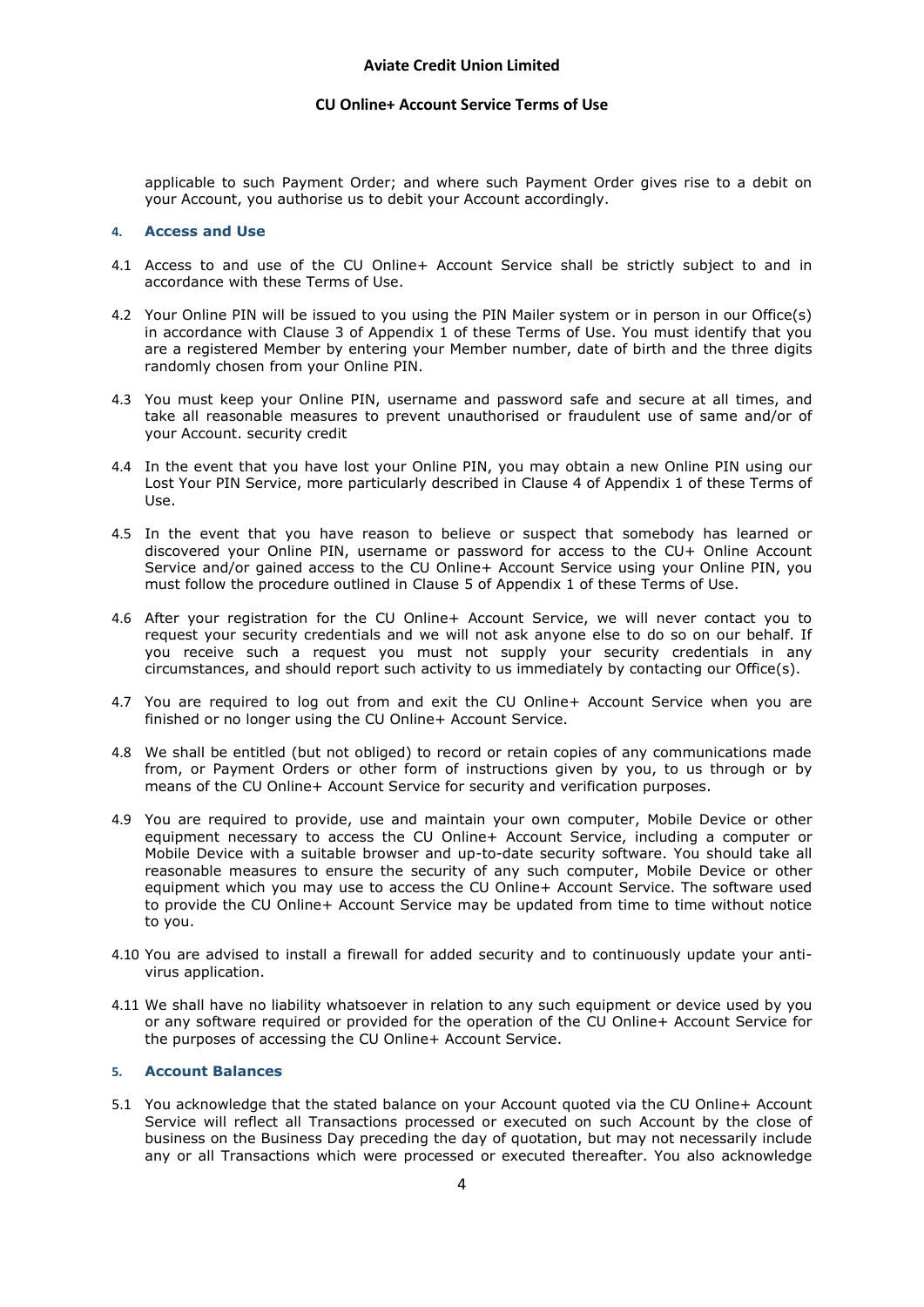that the balance quoted may also include or reflect Uncleared Transactions, and may be adjusted in the event that any Uncleared Transactions are subsequently returned unpaid or not duly Cleared.

- 5.2 The stated balance on your Account quoted through the CU Online+ Account Service is not to be taken as conclusive evidence of the balance or state of your Account on any given day, and should not be so relied upon by you or anybody else.
- 5.3 We shall have no liability whatsoever to you or any other person in relation to or resulting from any loss or damages suffered as a result of any inaccuracy or error in relation to any stated balance or other information in relation to your Account as quoted via the CU Online+ Account Service.

# **6. Account Information**

- 6.1 The following information shall (as applicable) be made available to you on or through the CU Online+ Account Service in respect of each Transaction executed on your Account within the previous 12 months, or such other period as we may advise you, from the date of access:
	- o the amount of the Transaction;
	- o a reference enabling the Transaction to be identified;
	- o the value date of the Transaction;
	- $\circ$  the amount of any charges or fees charged to your Account and payable in relation to the Transaction (if any); and
	- $\circ$  the person paying out or receiving (as applicable) the monies on behalf of our Credit Union.
- 6.2 You may also view Transactions on your Account through the CU Online+ Account Service for a selected date or a selected (from/to) period at any time as you so wish. You may be invited as part of the CU Online+ Account Service, to sign up for receipt of an e-statement service on a periodic basis.
- 6.3 You should only access information on your Account through the CU Online+ Account Service in a safe and secure environment, and take all reasonable precautions to prevent any third party gaining access to same. In particular, you should not save information relating to your Account on any computer or other electronic storage device not owned by you, and you should ensure that you close all browser windows in which any information on your Account is displayed after you are finished viewing such information.
- 6.4 You shall cease to have access to the CU Online+ Account Service in the event that your Account is closed or suspended (for whatever reason), or your right to use the CU Online+ Account Service is terminated or suspended by us, or you cancel your registration in respect of the CU Online+ Account Service. You should accordingly (and where possible) ensure that you download and save and/or print or otherwise retain a copy of such information on your Account as is available to you through the CU Online+ Account Service prior to the occurrence of any of the foregoing events in order to be able to access such information thereafter.

# **7. Security, Maintenance & Availability**

7.1 We shall put in place reasonable measures to ensure the security of the CU Online+ Account Service, and any email, telephone, online or other electronic communications we may have with you. However, you acknowledge and agree that the security of the CU Online+ Account Service and/or any such communications cannot be guaranteed by virtue of their nature, and may be intercepted by third persons or delivered incorrectly. You accept any risks which may arise as a result of any such interception or incorrect delivery.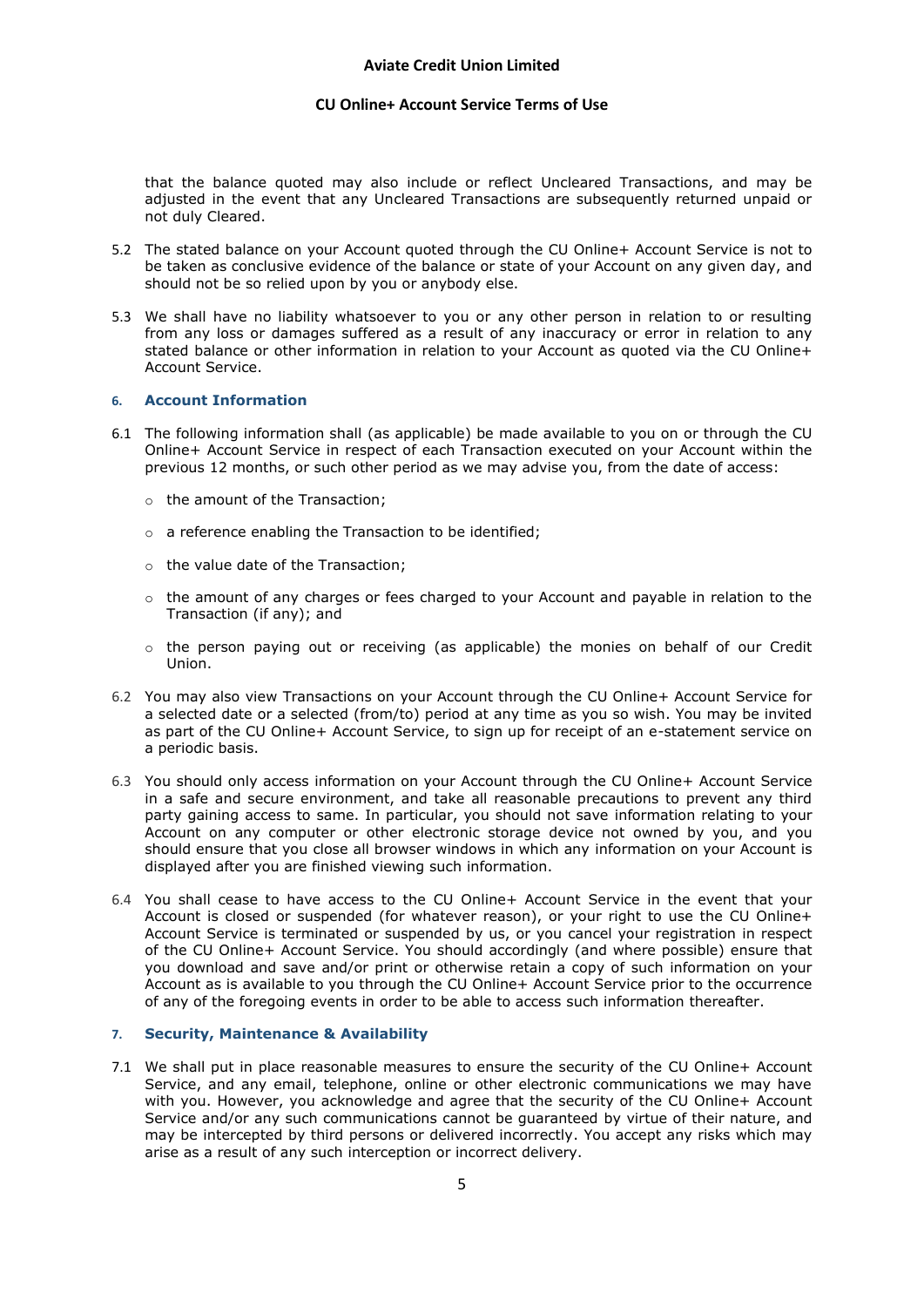- 7.2 We shall be entitled for security, maintenance, upgrade or other reasons to do any of the following from time to time:
	- o suspend or cancel your access and use of the CU Online+ Account Service (whether temporarily or otherwise and in whole or in part);
	- $\circ$  change or amend the authorisation and authentication procedures or processes for enabling access to and use of the CU Online+ Account Service;
	- $\circ$  introduce, issue, withdraw or replace any Online PIN or other security or access procedures in relation to the CU Online+ Account Service.
- 7.3 We may operate such security and validation measures as we consider appropriate in relation to your use of the CU Online+ Account Service. Such measures may include contacting you by telephone or in writing to seek confirmation of any Payment Order transmitted by you though the CU Online+ Account Service, but we shall not be obliged to do so on any particular occasion no matter how many times we have done so in the past. We shall not be liable for any failure or delay in executing any Transaction instructed by any such Payment Order which results from the application of such measures.
- 7.4 To the extent required by law or regulation we shall apply Strong Customer Authentication through operation of CU Online+ to each Payment Order you generate using the CU Online+ Account Service and which would give rise to a debit on your Account.
- 7.5 When you access the CU Online+ Account Service, where possible we shall ensure end-to-end encryption is applied, to provide for added security, confidentiality and integrity of the data.

#### **8. Mobile App**

- 8.1 The Mobile App enables you to access the CU Online+ Account Service via a Mobile Device, and thereby make available through your Mobile Device all the account and payment services otherwise available to you through our website.
- 8.2 In order to access the CU Online+ Account Service on a Mobile Device, you are required to register with and obtain under licence from our Mobile App Provider the right to download the Mobile App and install it on your Mobile Device. There is no fee or charge payable to so, register or to download the Mobile App to your Mobile Device.
- 8.3 Your use of the Mobile App is subject to the terms of use and related privacy and cookie policies as advised to you by the Mobile App Provider upon your registration and (as applicable) your download of the Mobile App.
- 8.3 To enable access to the CU Online+ Account Service through the Mobile App, you must be registered for the CU Online+ Account Service pursuant to Clause 2 of these Terms of Use.
- 8.4 Once you have downloaded and installed the Mobile App onto your Mobile Device, you may then avail of all account and payment related services as are provided through the CU Online+ Account Service, subject to any additional Strong Authentication requirements we may introduce from time to time in that regard.
- 8.6 You should ensure that you are not overlooked by any other person when logging in to the CU Online+ Account Service via our Mobile App.
- 8.7 You must keep your Mobile Device secure and ensure that on the replacement of your Mobile Device, you delete the Mobile App from such Mobile Device.
- 8.8 You shall ensure that you are no longer registered for access to the CU Online+ Account Service via the Mobile App on the disposal of your Mobile Device.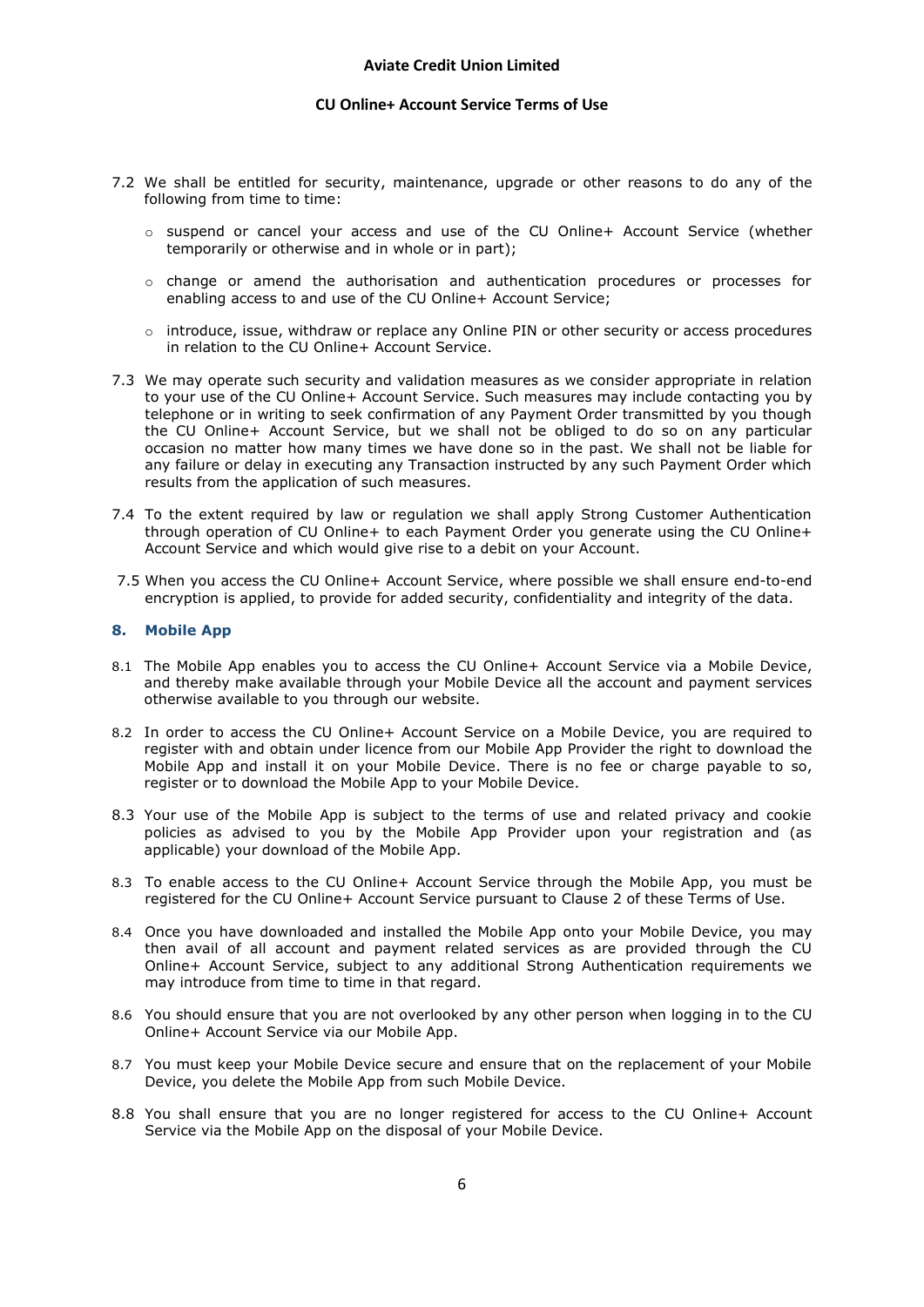- 8.9 If you wish to cancel access to the CU Online+ Account Service via the Mobile App, in additional to any requirements in that regard of the Mobile App Provider, you are required to uninstall the Mobile App from your Mobile Device.
- 8.10 From time to time, updates to the Mobile App may be issued by the Mobile App Provider and depending on the update, you may not be able to access or use the CU Online+ Account Service via the Mobile App until you have downloaded the latest version of the Mobile App and accepted any new terms (as applicable).
- 8.11We accept no responsibility or liability for any unavailability of the CU+ Online Account Service through any Mobile App technical fault or service suspension, this being a matter in each case solely between yourself and the Mobile App Provider.
- 8.12 You shall be solely responsible and liable for any communication costs as applied by your Mobile Device network provider and associated with accessing the CU Online+ Account Service via the Mobile App.
- 8.13 You acknowledge that separate fees may be charged by your mobile network provider when you access and use the CU Online+ Account Service via the Mobile App and whether in or outside Ireland. You are advised to refer to your mobile network provider for further details and details of any such fees which may apply.

# **9. Fees and Charges**

- 9.1 You shall be liable to pay the fees and charges (if any) relating to the operation of, or any Transaction executed via, the CU Online+ Account Service as may be specified on our website from time to time. Any changes to the fees and charges so payable shall be made in accordance with the Account Terms & Conditions.
- 9.2 We shall be entitled to debit all such fees and charges from your Account without prior notice to you. We shall be entitled to do so, even if this would cause your Account to become overdrawn or increase the amount of any overdraft on your Account (if applicable).

#### **10. Liability**

- 10.1 To the maximum extent permissible by law, and save as otherwise provided, we shall have no liability whatsoever in respect of, and shall be indemnified by you against, any loss, damage or liability incurred by you or any other person arising out of or in connection with your use of the CU Online+ Account Service in the absence of any breach of these Terms of Use, wilful default, fraud or negligence on our part.
- 10.2 We shall have no liability to you whatsoever for any losses and financial consequences suffered by you as a result of:
	- o any fraud on your part;
	- $\circ$  any failure on your part, whether intentionally or through gross negligence, to comply with your obligations under Clauses 4.3 to 4.5 inclusive of these Terms of Use or any other provision of these Terms of Use relating to the use of the CU Online+ Account Service.
- 10.3 We shall not be liable to you or any other person for any loss of profit, consequential loss or indirect loss or damage whatsoever and howsoever occasioned to or suffered or incurred as a result of the operation or use of the CU Online+ Account Service.
- 10.4 We shall be entitled to engage and use such intermediaries, agents and other third parties as we see fit for the purposes of operating, maintaining or making available the CU Online+ Account Service executing any Transaction to or from your Account.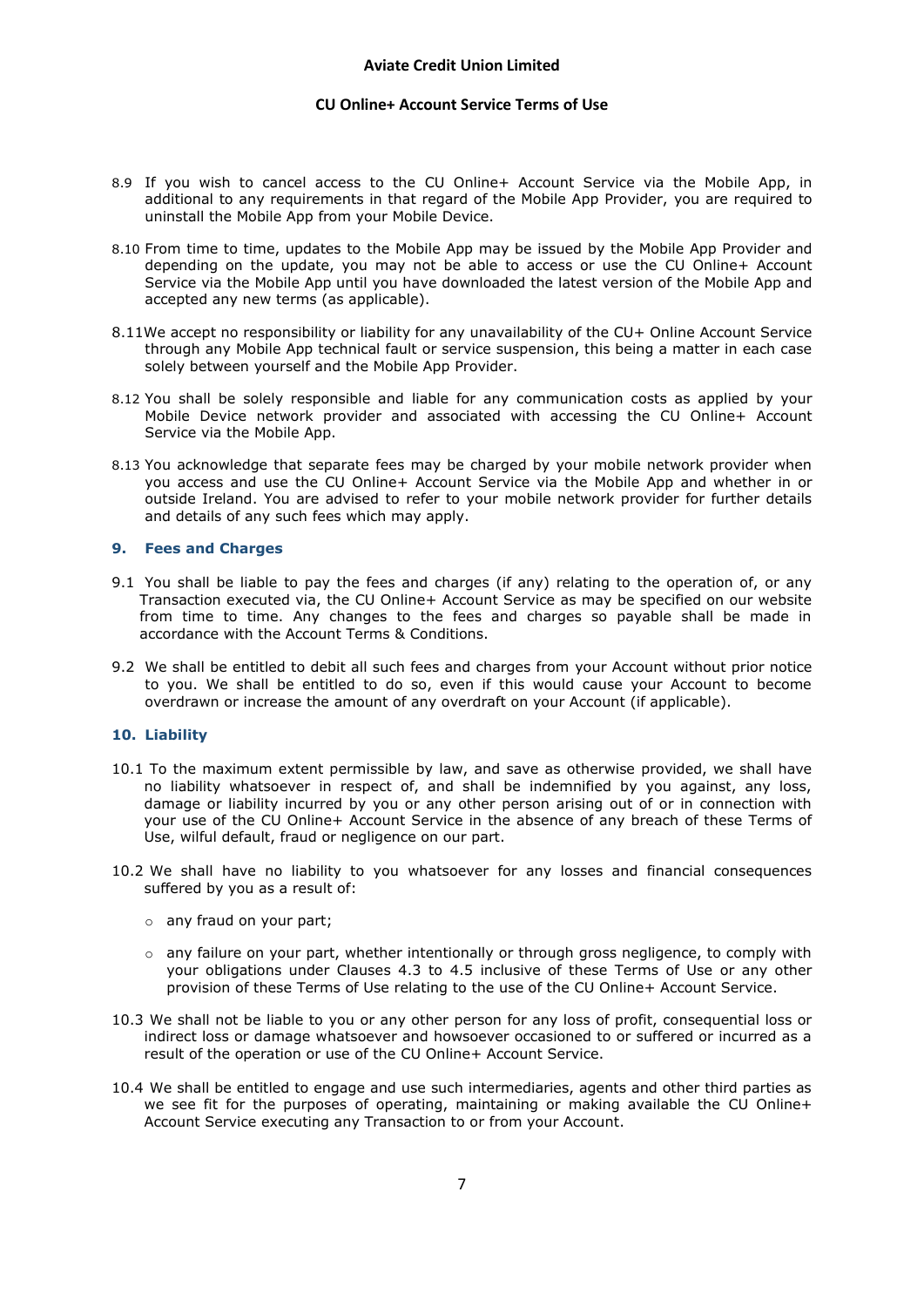- 10.5 We shall have no liability whatsoever to you or any other person in respect of any temporary suspension of access to the CU Online+ Account Service which is considered necessary or expedient in order to enable us to remedy, address or resolve any break down, malfunction or technical fault to the CU Online+ Account Service or any network or other connection enabling the operation of or access to the CU Online+ Account Service, or any (actual or potential) security threat or risk to or relating to the CU Online+ Account Service.
- 10.6 We shall have no liability whatsoever in respect of any delay or failure to perform any of our obligations to you under, or otherwise fail to comply with, these Terms of Use, where such delay or failure is due to or as a result of abnormal or unforeseeable circumstances beyond our reasonable control, or of any acts or omissions on our part which we consider necessary or appropriate to enable us to comply with any legal or regulatory obligations to which we are subject (including under in relation to anti-money laundering, terrorist financing, fraud prevention, or as a result of any condition or direction imposed upon us by the Central Bank of Ireland).

#### **11. Data Protection**

- 11.1 The Privacy Policy published on our website from time to time applies to the use and processing of your personal data received by us upon your registration for and/or your access to the CU Online+ Account Service.
- 11.2You authorise us and agree that we may provide your personal data to any third party (including without limitation any Bank, payee or payer) as required in connection with any Payment Orders generated by you through the CU Online+ Account Service.
- 11.3 The Cookies Policy published on our website from time to time applies to your access to and use of the CU Online+ Account Service. Please refer to the 'Cookie Table, under the heading 'Functional', for the cookies concerned.

#### **12 Term & Termination**

- 12.1These Terms of Use are not subject to any minimum term and will continue in full force and effect until your Account is closed or the termination of your right to use the CU Online+ Account Service (whichever is sooner) without prejudice to any antecedent breach on your part of these Terms of Use.
- 12.2 We may (at our discretion) suspend or terminate your right to use the CU Online+ Account Service immediately in any of the following circumstances:
	- $\circ$  any of the circumstances listed in our Account Terms & Conditions as applicable to you;
	- $\circ$  if you default in payment of any sum due or owing to us under these Terms of Use or any other agreement with us;
	- $\circ$  if we have reasonable grounds to suspect that you have used, or have permitted, facilitated or enabled (whether intentionally or due to negligence or recklessness on your part) any other person to use, the CU Online+ Account Service to commit or facilitate fraud or other illegal activity;
	- o on the suspension or closing of your Account;
	- o if you have not accessed the CU Online+ Account Service for a period of 12 months or greater.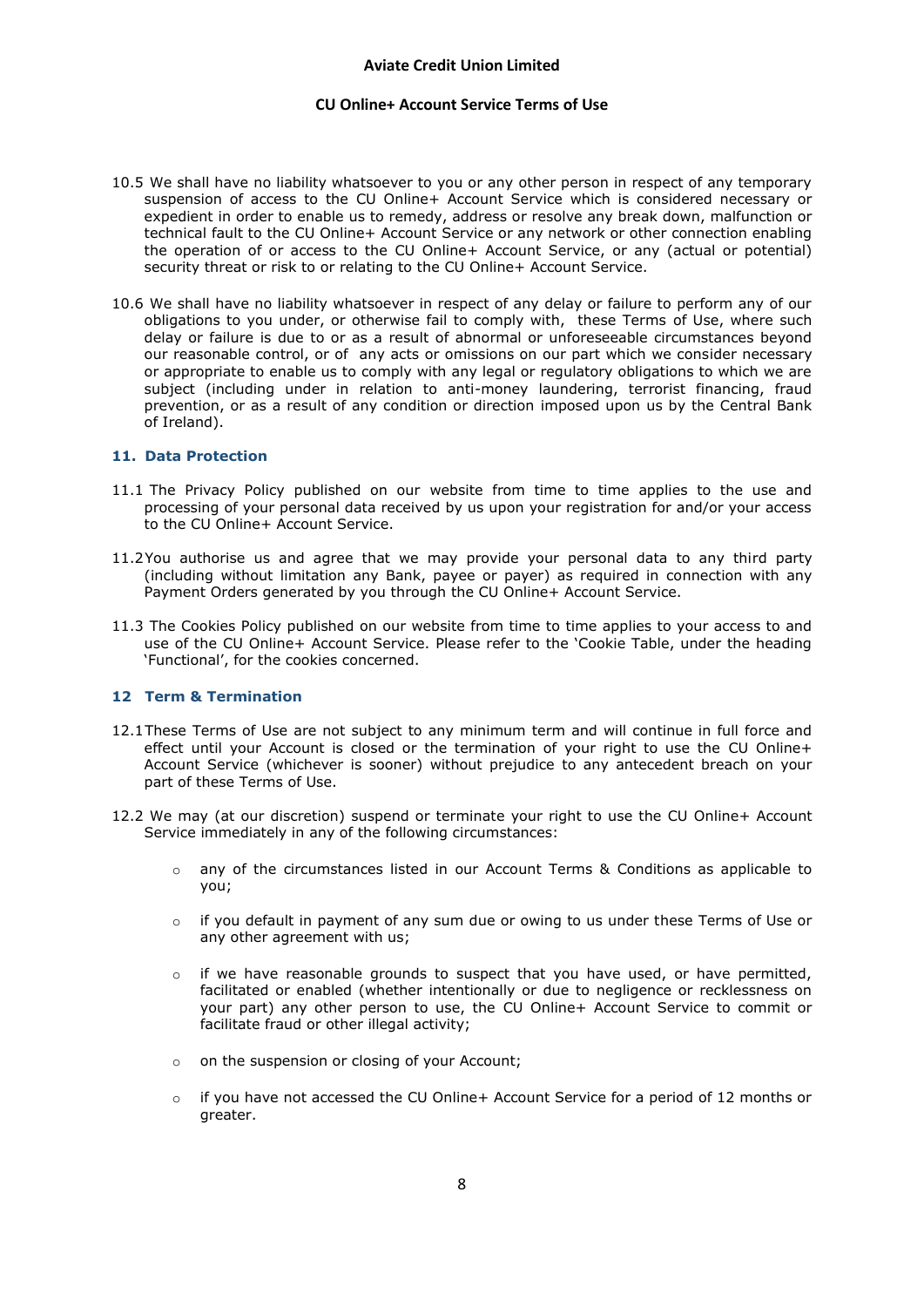- 12.3 We may also withdraw your right to use the CU Online+ Account Service for any other reason whatsoever by giving you not less than two months' notice in writing.
- 12.4 You may cancel your registration in respect of the CU Online+ Account Service at any time by giving us written instruction.
- 12.5 Any withdrawal of your right to use the CU Online+ Account Service or cancellation of your registration shall be without prejudice to any of our respective rights and obligations under the Account Terms & Conditions, including without limitation to any continuing indebtedness which you may have to us, and/or to any indebtedness which you may have to us under these Terms of Use.

# **13 Transaction Limits**

We shall be entitled at any time to apply or otherwise set limits as to the Transactions you conduct using the CU Online+ Account Service, in particular as to the maximum amount per Transaction and/or the aggregate number or value of Transactions in any given period.

#### **14 About Us**

Our Credit Union is registered as a credit union under the Acts and is regulated by the Central Bank of Ireland having its correspondence address at PO Box, 559, Dublin 1.

# **15 Contact Details**

Please refer to our website for details of our Office(s) and contact details.

#### **16 Communications**

- 16.1 All communications with you shall be in the English language.
- 16.2 You must notify us immediately in writing of any change to your postal or email address or mobile telephone number. If you fail to do so, there is a risk that any correspondence or other items which we may send to you (including your Online PIN) may be intercepted, which could result in fraud on your Account or the unauthorised use of the CU Online+ Account Service.
- 16.3 To facilitate Strong Customer Authentication it is it is imperative that the mobile telephone number we have registered for your Account is correct. To view the number registered to you, log in to CU Online+ and click the Personal Settings option. If any details are incorrect please inform us in writing.
- 16.4 Save as may otherwise be provided herein, we may communicate with you by post, email, telephone, through the CU Online+ Account Service and/or in person, subject to any applicable legal or regulatory requirements.

#### **17 Miscellaneous**

- 17.1In the event that we agree to provide you with additional services or facilities in connection with your Account from time to time, the provisions of such additional services or facilities shall be subject to such terms and conditions as may be notified to you at the time such additional services or facilities are first provided. In the event that there is any conflict between these Terms of Use and those additional terms and conditions, those additional terms and conditions will prevail.
- 17.2The copyright and other intellectual property rights in the CU Online+ Account Service, and/or in any and all data, information, systems, processes, software or other material used or developed by or on behalf of our Credit Union for the purposes of providing or making available the CU Online+ Account Service, shall remain vested, or upon their creation vest, at all times in our Credit Union and/or its licensors (as applicable). You shall not obtain any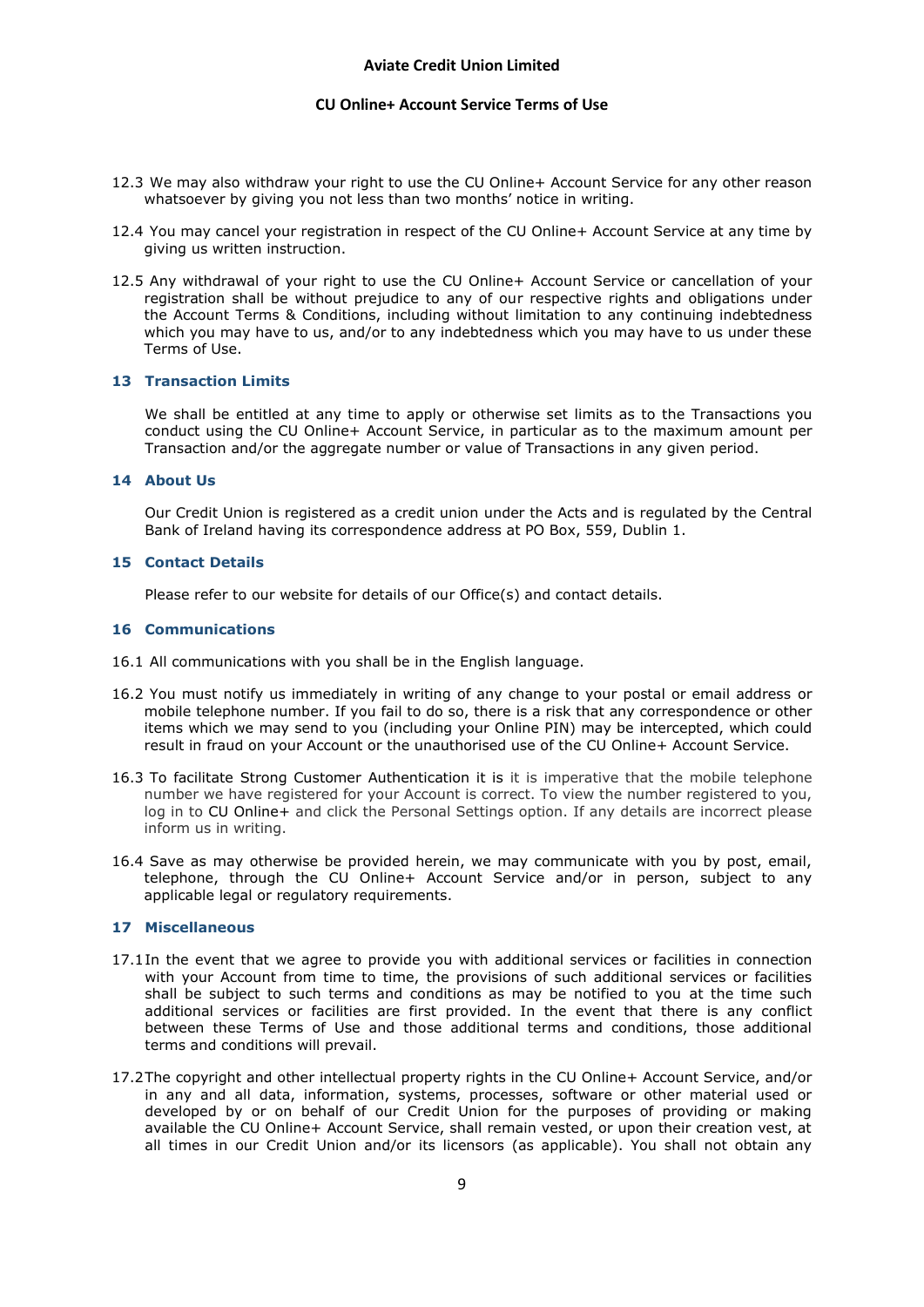rights, title or interests in any such materials or intellectual property rights relating to the foregoing by virtue of your use of the CU Online+ Account Service.

- 17.3If any provision of these Terms of Use is found to be invalid by any court having competent jurisdiction, the invalidity of such provision shall not affect the validity of the remaining provisions of these Terms of Use, which shall remain in full force and effect.
- 17.4No waiver of any term of these Terms of Use on our part shall be deemed a further or continuing waiver of such term or any other term.
- 17.5We may make amendments or variations to these Terms of Use from time to time at our discretion. Any such amendments or variations to these Terms of Use will be communicated via our website.

#### **18 Governing Law**

- 18.1These Terms of Use are subject at all times to the Rules and the Acts. In the event of any conflict between the provisions of the Rules and/or the Acts and these Terms of Use, the provisions of the Rules and/or the Acts (as applicable) shall prevail.
- 18.2These Terms of Use are governed by and shall be interpreted and construed in accordance with Irish law.
- 18.3You hereby agree to submit to the exclusive jurisdiction of the Irish courts in relation to any dispute or matter arising in connection with these Terms of Use or generally with your Accounts.

\*\*\*\*\*\*\*\*\*\*\*\*

#### *© ALL RIGHTS RESERVED (2021)*

*The copyright in this document is vested in Doherty Ryan & Associates, Solicitors, Dublin 2, Ireland. This document is protected by the Copyright and Related Rights Act 2000 (as amended). Neither this document, nor any part of it, may be published, used, reproduced, transmitted or disseminated in any form or by any means, including photocopying and recording, nor included in any information storage or retrieval system, without the prior written authority of Doherty Ryan & Associates, Solicitors. Accordingly, any unauthorised publication, use, reproduction, transmission, dissemination or storage of this document, or any part of this document, is prohibited.*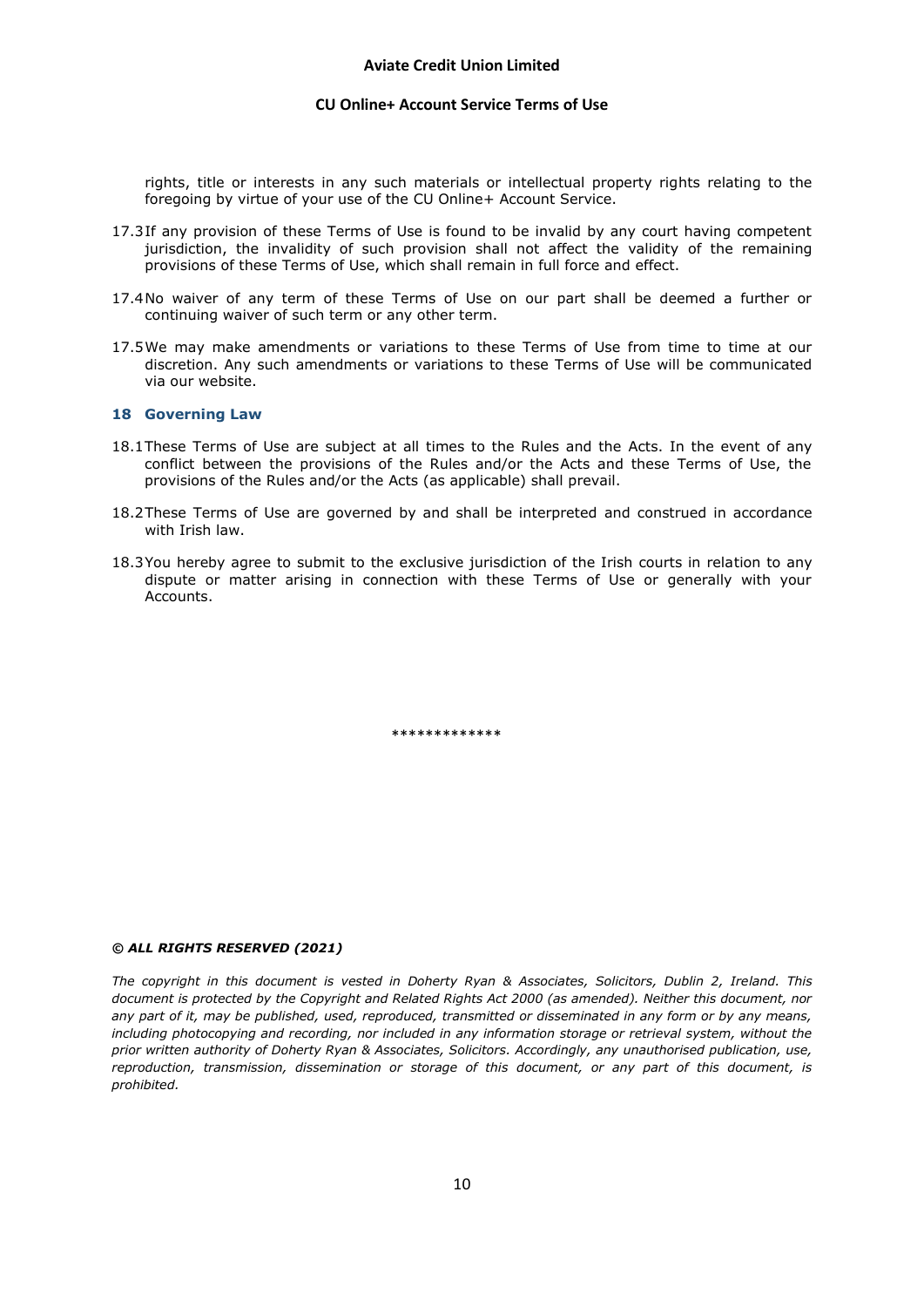**Aviate Credit Union Limited**

**CU Online+ Online Account Service Terms of Use** 

# **Appendix 1**

# **Online Payments Security Guidelines**

*[incorporating EBA Guidelines 2014 on the Security of Internet Payments: EBA/GL/2014/12]*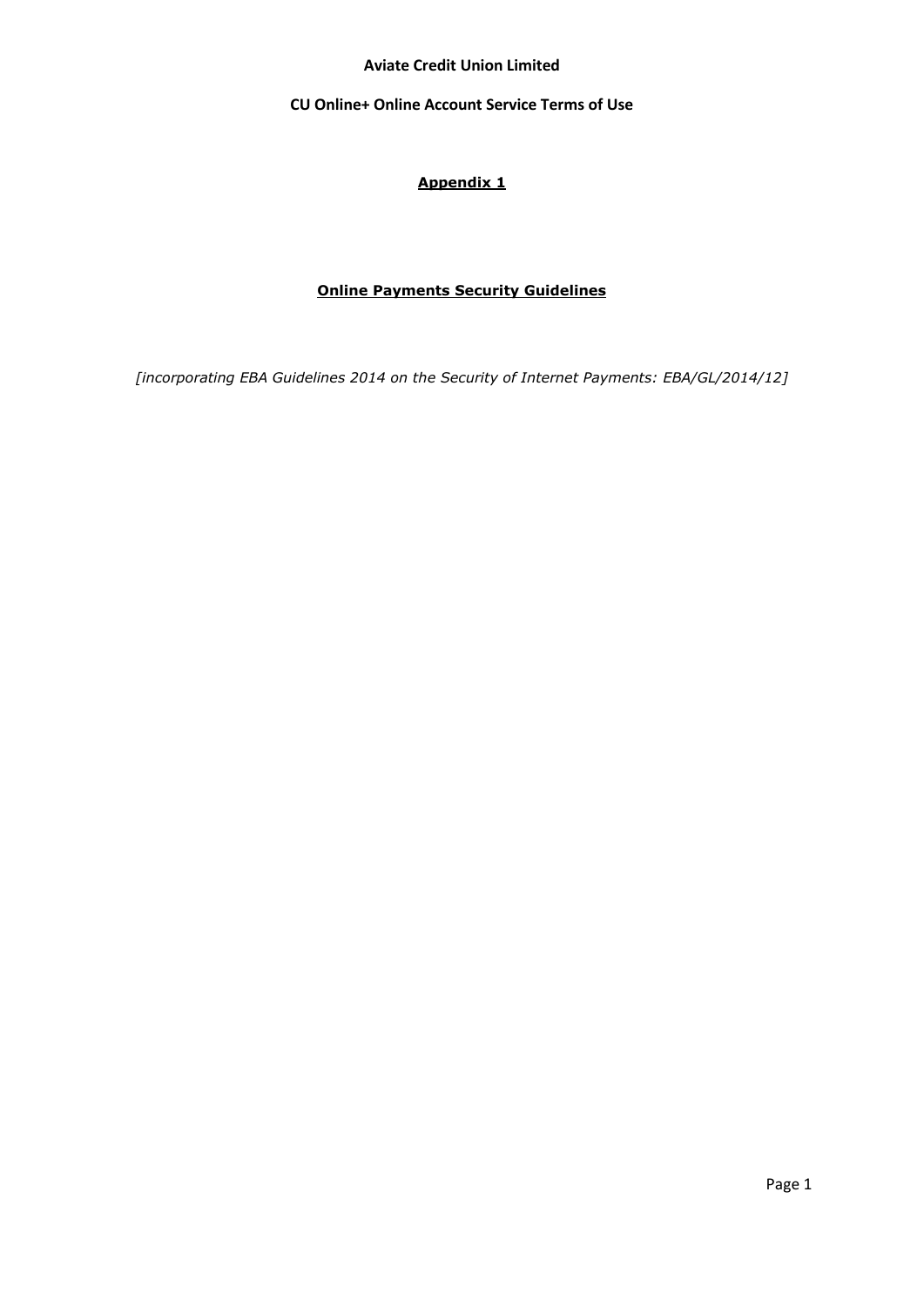This **Appendix 1** contains detailed Guidelines to our Members relating to the security of online payments when using our CU Online+ Account Service.

These Guidelines have been drawn up by us to reflect the operation of our CU Online+ Account Service, and to accord with the guidelines on the security of online payments as issued in December 2014 by the European Banking Authority (see [www.eba.europe.eu\)](http://www.eba.europe.eu/) as applicable to our Credit Union as a payment service provider.

### *1. Hardware & Software Requirements*

- 1.1 Members must use a browser such as Internet Explorer, Google Chrome, Firefox, Opera or Safari to access our Credit Union website and CU Online+ Account Service. It is your responsibility to ensure your browser is adequately protected with the appropriate security application.
- 1.2 When your browser and our server are establishing a secure session, they will exchange a secret code commonly referred to as a session key. The session key is used to encrypt all the data as it passes through the Internet, including your account details, Transactions and loan applications (if applicable). The information is decrypted only when it reaches your browser.
- 1.3 A digital certificate allows you to verify that your browser is communicating with our server and not another server. You are responsible for verifying that your browser indicates a digital certificate is in place when using the CU Online+ Account Service.
- 1.4 The CU Online+ Account Service requires cookies to function. A cookie is a piece of information that our server gives to your browser once you have logged in to the Online Account Service and a secure session is active. Without the information and data contained in the cookie, you would have to login every time you are asked to submit information from our server when using the CU Online+ Account Service. For more information on the use and operation of cookies, please see our Cookie Policy on our website.
- 1.5 The CU Online+ Account Service utilises several layers of technology to ensure the confidentiality and integrity of the Transactions. We use TLS Protocol (Transport Layer Security) to ensure that data cannot be read by other computers as it travels between your browser and our server during a secure session. Part of TLS Protocol involves use of a Message Authentication Code (MAC). Accordingly if a message is tampered with in transit, then your browser will not accept this message.
- 1.6 When you logout of the CU Online+ Account Service, the data and information stored on the cookie is deleted from our system. By logging out, you terminate your session on the CU Online+ Account Service securely. You are responsible for ensuring that you click the Logout button to successfully terminate your session and exit the CU Online+ Account Service.

# *2. Submitting and Authorising a Payment Order*

- 2.1 By submitting a Payment Order, you are permitting us to act on such Payment Order as given by you, or which appears to have been given by you and submitted via the CU Online+ Account Service. All Payment Orders given are irrevocable unless otherwise agreed by us.
- 2.2 You must provide the following information when submitting a Payment Order:
	- o Name of the Payee;
	- o BIC and IBAN and/or Sort Code and Account Number; and
	- o Transaction amount/value.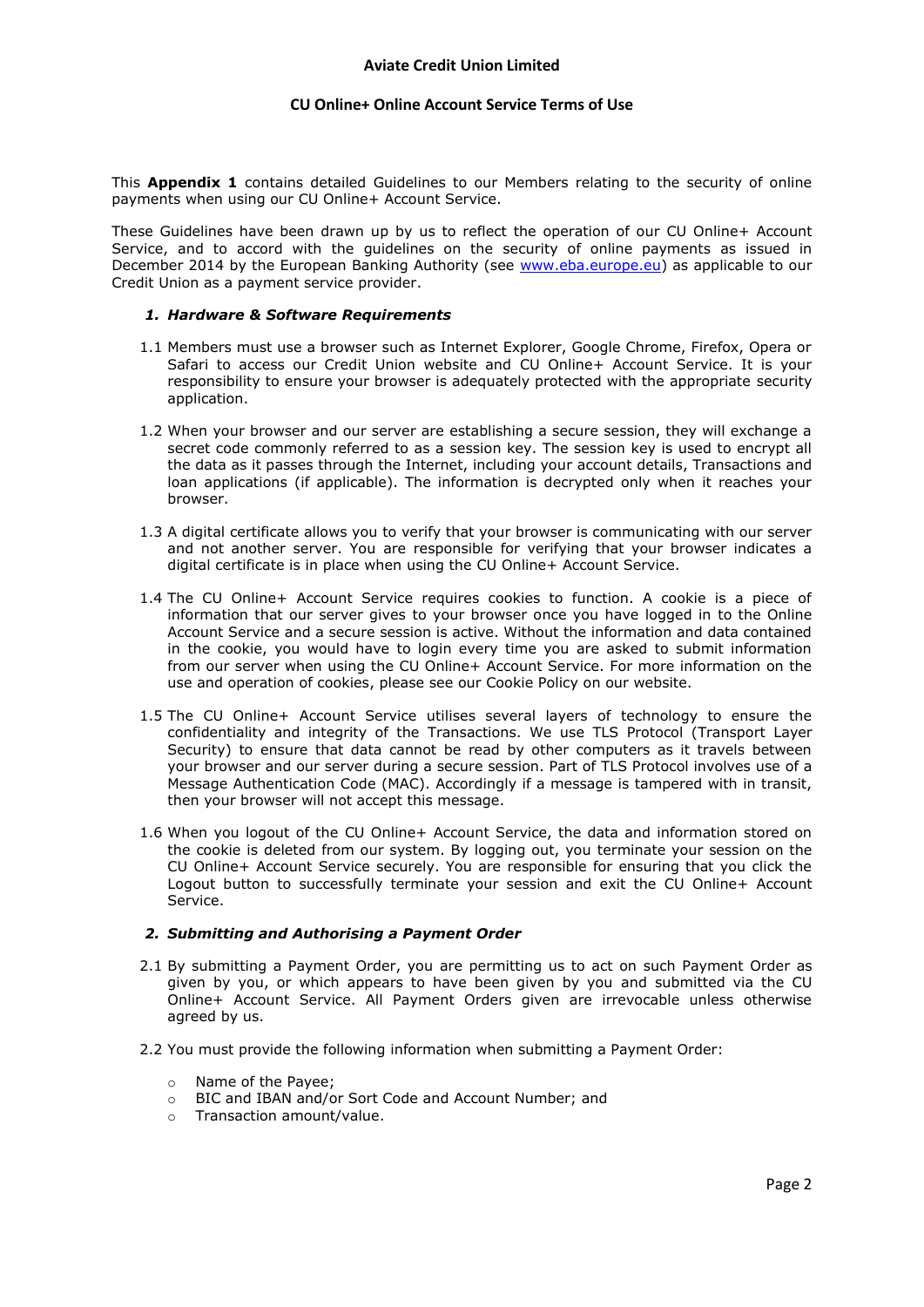- 2.3 You are responsible for the accuracy of the information provided when submitting a Payment Order via the CU Online+ Account Service.
- 2.4 The CU Online+ Account Service allows you to create and manage your Payee(s) from within the CU Online+ Account Service. To add a new Payee and subsequently action and authorise a Payment Order to such Payee, you are required to log in to the CU Online+ Account Service and click on the "Add Payee"/"External Account" (as applicable) icon. You will then be directed to a page wherein you are required to submit details referable to the Payee as follows: 1) Name of Payee; and 2) BIC & IBAN and/or Sort Code & Account Number (as applicable).A verification code may then be sent to your mobile phone using the mobile phone number you have provided on your initial registration for the CU+ Online Account Service. On receipt of the verification code, you are then required to input the verification code sent to your mobile phone on the CU Online+ Account Service to authorise and complete the addition of the new Payee and continue to the submission of a Payment Order. Alternatively, we may contact you via telephone to verify the information provided by you or verify such information with you in person in our Office.
- 2.5 When making a payment to a payee by credit transfer, you are required to log in to the CU Online+ Account Service and choose the relevant utility company from a drop down menu. You will then be directed to a page wherein you are required to submit your account number referable to that utility company. The verification process as outlined in Clause 2.4 applies in this regard.
- 2.5 When making a payment to a payee by direct debit you should contact the payee you want to pay. The payee will take you through the process, and then pass the details on to our Credit Union. It is important to be aware that a direct debit usually (if recurring) allows a payee to deduct different amounts from your Account and at different times.
- 2.6 To make a payment to a payee by standing order you should log into the CU Online+ Account Service, and where the payee is a new payee you should set up a "New External Payee" in accordance with Clause 2.4 of this Appendix. Following this you are required to select the "Standing Order" Tab on the Homepage and select the new payee from the drop-down menu. You must also select a message for the receiver, an amount, a frequency of payment, the next processing date and a final payment date.

# *3. Applying for an Online PIN*

- 3.1 When registering for access to the CU Online+ Account Service, you will be required to apply for an Online PIN.
- 3.2 When applying for an Online PIN in our Office(s), you will be required to provide the following verification documents:
	- $\circ$  photographic identification in the form of a passport and/or driver's licence;
	- o proof of address (dated within the previous three months);
	- o your mobile number; and
	- o your email address.

 This information will be inserted into our system and used to update your Account accordingly. When your identity has been verified, an Online PIN will be generated randomly (in the interest of security) by the CU Online+ Account Service. Your Online PIN will then be issued to you. As an additional security measure, we may, prior to issue of any Online PIN, request you to provide us with a hard-copy Online PIN request letter for our records.

3.3 When applying for an Online PIN via our website, you will be required to complete all required fields on the online application form and insert the code as shown. On clicking "Submit Form", the online application form will be emailed to us. On receipt of your online application form, we will then contact you to confirm your identity and the validity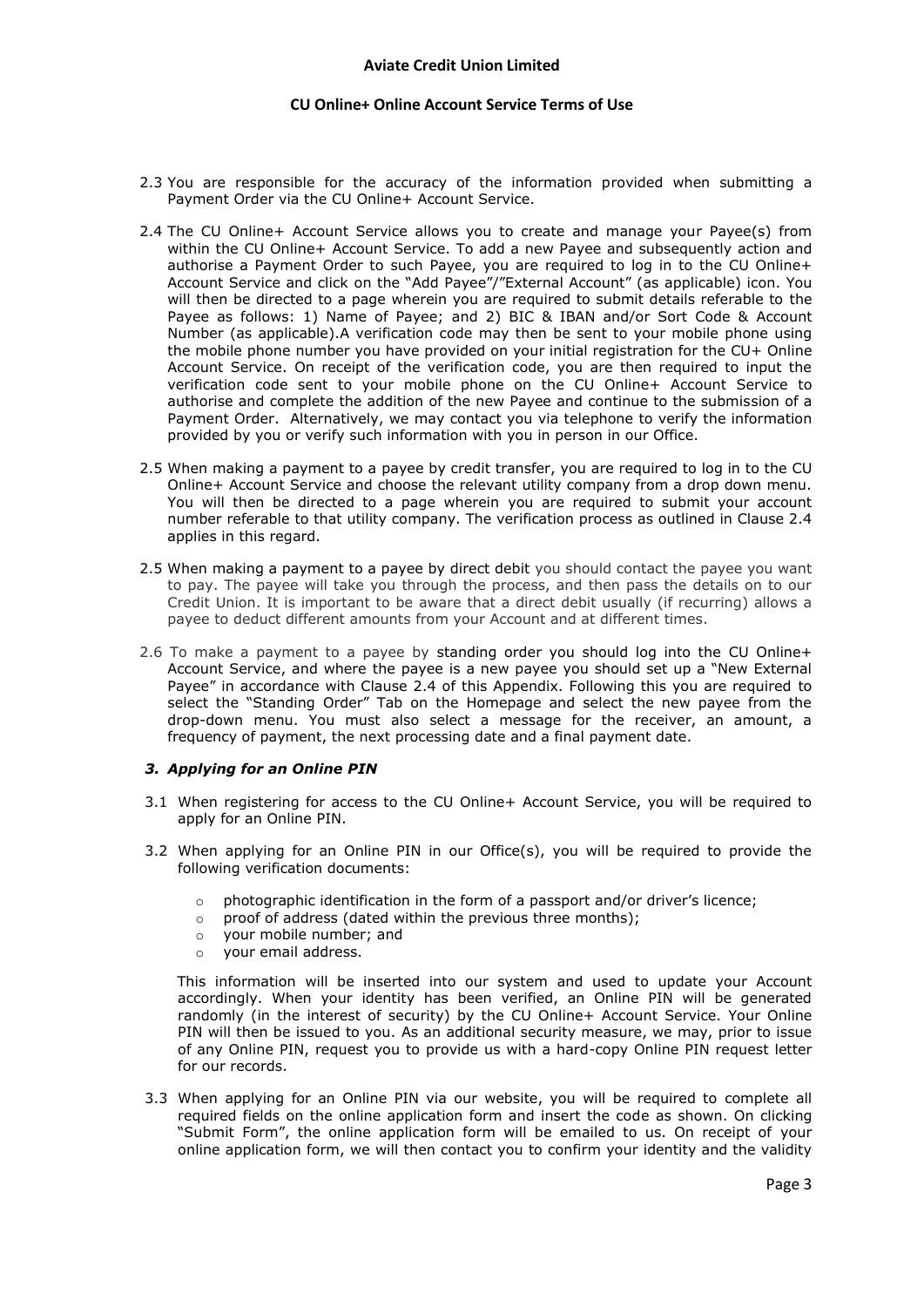of the Online PIN Request. Where your account information is not up to date we will inform you of this and ask you to update your Account records before an Online PIN can be issued. Upon confirmation of the above from you we will then proceed to issue you with an Online PIN which will be sent to you by post to the address as provided.

- 3.4 In the event that the verification documents as applicable to your Account are out of date, we reserve the right to deny your request for an Online PIN. We will notify you of same by email or telephone. You will be required to provide up to date photographic identification and proof of address within the previous three months before we can proceed to issue an Online PIN to you.
- 3.5 Strong Customer Authentication will be applied to the first log-in (when live) to your CU+ On-line Service.

# **4.** *Lost Your PIN Service*

- 4.1 In the event that you have lost your Online PIN, you can apply for a new Online PIN through the Lost Your PIN service available on our website. A new Online PIN will be issued to you in accordance with Clause 3.3 of this Appendix 1.
- 4.2 If you do not wish to use the Lost Your PIN service available on our website, you may call into our Office(s) to have a new Online PIN issued to you in accordance with Clause 3.2 of this Appendix 1.

# *5. Unauthorised Access to your CU Online+ Account Service*

- 5.1 In the event that you have any reason to believe or suspect that somebody has learned or discovered your Online PIN, username or password, and/or gained access to the CU Online+ Account Service using your Online PIN, you must:
	- $\circ$  immediately make an application for a new Online PIN in accordance with Clause 3 of this Appendix 1 on our website or in our Office(s); and
	- o notify us immediately using the contact details on our website.
- 5.2 In the event that you have reason to believe or suspect fraudulent use of the CU Online+ Account Service, you must notify us immediately using the contact details on our website.
- 5.3 All reports made regarding suspicious or fraudulent use of the CU Online+ Account Service will be dealt with as a matter of urgency by our Credit Union during Office opening hours.
- 5.4 Following a report or identification of suspicious or fraudulent use of the CU Online+ Account Service, we reserve the right to suspend access to your Account pending completion of a full investigation by our Credit Union and the appropriate authorities (where necessary).
- 5.5 Access to your Account will not be restored until we are satisfied with the outcome of the investigation.
- 5.6 We reserve the right to issue a new Online PIN where necessary.

#### **6.** *Log-In Attempts*

- 6.1 Inactive sessions on our CU Online+ Account Service will result in the automatic termination of your access and will require you to log back in.
- 6.2 The maximum period after which an inactive session is automatically terminated on the CU Online+ Account Service website is 10 minutes, unless we advise you otherwise.